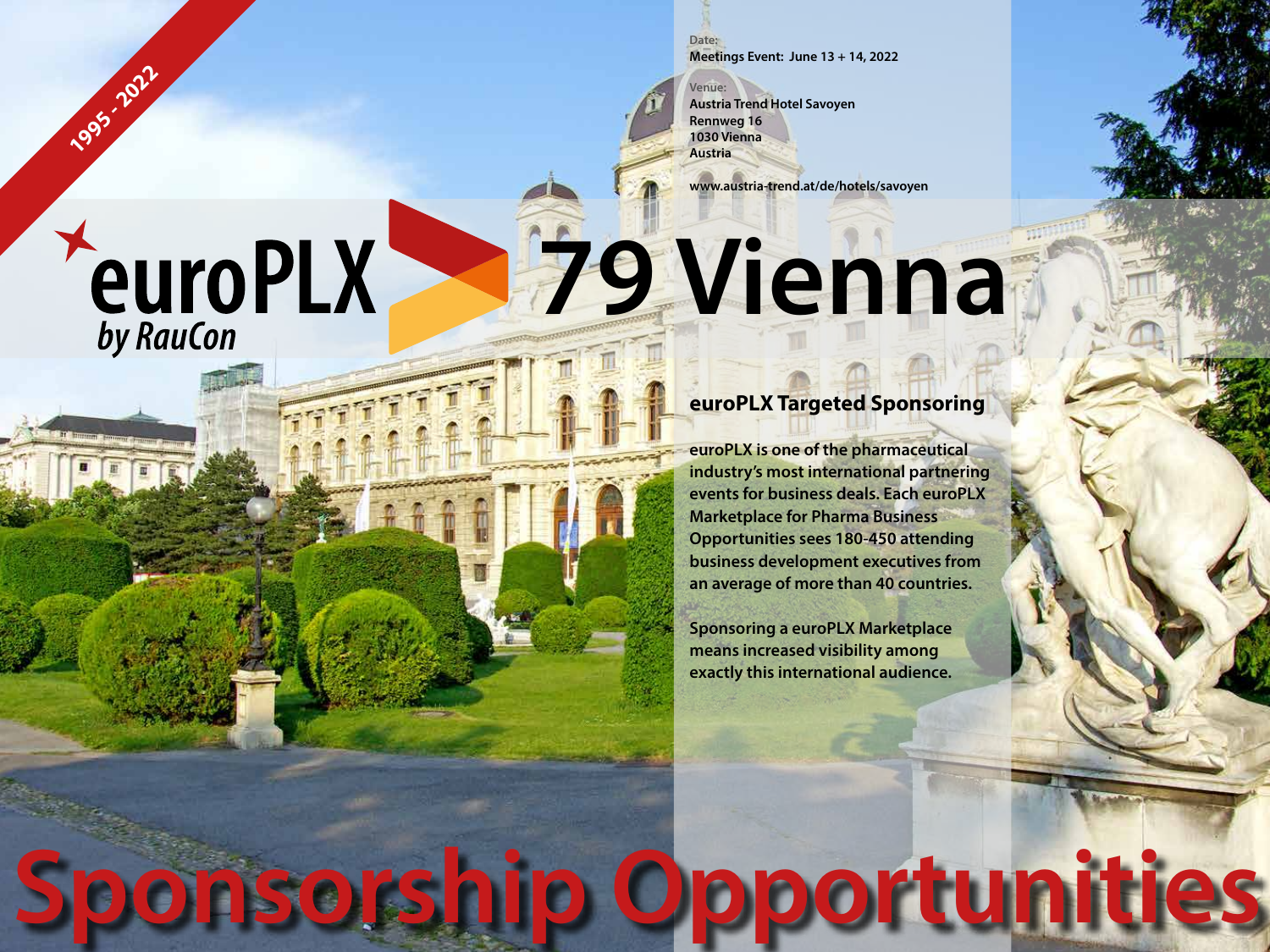

euroPLX 79 Vienna (Austria) Meetings Event: June 13 + 14, 2022

## Austria Trend Hotel Savoyen **Sponsoring euroPLX 79 Vienna**

The euroPLX 79 Vienna Meetings Event will be held close to the centre of Vienna and is limited to 330 business development executives from all over the world. Sponsoring this event will be an excellent opportunity to expose your company to a select group of decision makers in a region which is home to the majority of the Austrian pharmaceutical industry.

The 4-star+ Austria Trend Hotel Savoyen (http://www.austria-trend.at/de/hotels/savoyen) reflects in its design an impressive blend of tradition and modernity. Housed in the former building of the Austrian State Print, the hotel represents an architectural bridge from the past to the future, an extraordinary lifestyle product in the style of the 21st century. Located as it is in the heart of the Diplomatic Quarter, Hotel Savoyen is the ideal base from which to conveniently reach business appointments in the city.

| <b>euroPLX Sponsorship Options</b>                                                                                                                                  |                 |        |        |               |
|---------------------------------------------------------------------------------------------------------------------------------------------------------------------|-----------------|--------|--------|---------------|
| Feature                                                                                                                                                             | <b>Platinum</b> | Gold   | Silver | <b>Bronze</b> |
| Monday Evening euroPLX Business Networking Dinner                                                                                                                   | <b>Yes</b>      | N/A    | N/A    | N/A           |
| Sunday Evening euroPLX Reception and Dinner*                                                                                                                        | N/A             | N/A    | N/A    | N/A           |
| Exhibition Stand**                                                                                                                                                  | N/A             | Yes    | Yes    | none          |
| Entry entitlement for two persons to assist with stand                                                                                                              | N/A             | Yes    | Yes    | none          |
| Company logo + hyperlink on www.raucon.com Marketplace section until taken offline                                                                                  | Yes             | Yes    | Yes    | <b>Yes</b>    |
| Company logo on the cover page of the event document package (PDF)                                                                                                  | <b>Yes</b>      | Yes    | Yes    | <b>Yes</b>    |
| Company logo on the cover page of the "Who is Who?" (print)                                                                                                         | Yes             | Yes    | Yes    | Yes           |
| Full page A5 colour advertisement in the "Who is Who?" (print)                                                                                                      | <b>Yes</b>      | Yes    | none   | Yes           |
| Literature on media table near entrance                                                                                                                             | N/A             | N/A    | N/A    | Yes           |
| Price (Value Added Tax to be added for customers with residence in Germany)                                                                                         | (at cost)       | €5,000 | €3,500 | €2,000        |
| * Sponsoring the Sunday Evening euroPLX Reception and Dinner only if the Monday Evening euroPLX Business Networking Dinner has been awarded to a sponsor<br>already |                 |        |        |               |

\*\* An exhibition stand will consist of a table (length 160 - 180 cm) to place laptop and literature with space behind for a pop-up stand of 200 cm maximum width

#### **Dinner (Platinum) Sponsorship**

The Platinum Dinner Sponsor will cater the traditional euroPLX Business Networking Dinner which is held in the evening of the first meetings event day (Monday). The Sponsor will plan, organise and pay for an evening event (meals, beverages; dinner room rental if required) and all additional features entirely on his own. The Sponsor will be responsible for the entire dinner, its organisation and accounting towards the hotel or outside restaurant where the dinner will take place.

#### **Additional Exhibition Stand**

The Dinner (Platinum) sponsorship may be combined with an exhibition stand plus entry entitlement for 2 people to assist with stand for a surcharge of €2,600.